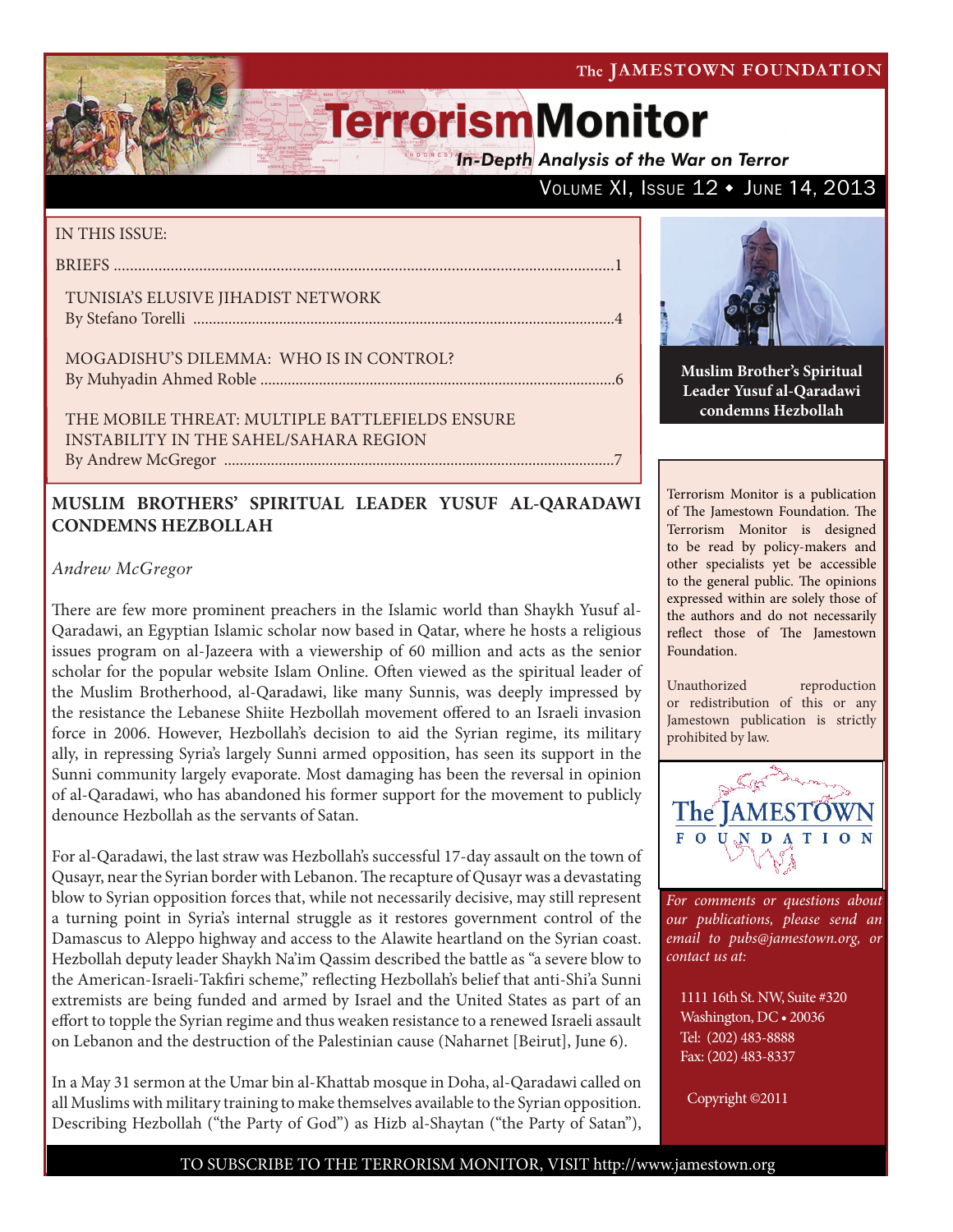al-Qaradawi suggested that the Lebanese Shiite movement was acting as a proxy for Iran, which desired "continued massacres to kill Sunnis." The Egyptian preacher went on to ask the Sunni community: "Iran is pushing forward arms and men [in support of the Assad regime], so why do we stand idle?" Al-Qaradawi went on to acknowledge he had made a critical mistake in defending Hezbollah against attacks against it by the religious leadership of Saudi Arabia after 2006 in the belief that Shiites and Sunnis must present a unified resistance to Israel: "It seems that the clerics of Saudi Arabia were more mature than me" (Naharnet [Beirut], June 2; al-Arabiya/AFP, June 2).

Saudi Grand Mufti Shaykh Abd al-Aziz al-Ashaykh thanked al-Qaradawi for his public reversal of opinion and adoption of the approach taken to Hezbollah ("this detestable sectarian movement") by the Saudi religious leadership, noting that Hezbollah did not respect "ties of kinship or the covenant with the believers [i.e. Sunni Muslims]" (Arab News [Jedda], June 7).

The contradictions inherent in al-Qaradawi's simultaneous support of Hezbollah and the Syrian opposition had gradually become apparent as the Syrian crisis worsened. On May 4, the Egyptian preacher denounced Hezbollah and Shiite Iraqi Prime Minister Nuri al-Maliki for their support of al-Assad and called on the Syrian army to defect to the opposition Free Syrian Army (al-Sharq Online [Doha], May 4). Though he did not mention Hezbollah by name, al-Qaradawi had warned supporters of the Syrian regime of the consequences of their actions later in May during a controversial visit to Gaza: "Those who are arrogant on this earth, Bashar al-Assad, his followers and all those who support him with funds, weapons and men, from all countries, will be taken by God" (al-Aqsa TV [Gaza], May 10).

However, al-Qaradawi's about face on the relationship with Hezbollah appears to have put him at odds with the leadership of the Izz-al-Din al-Qassam Brigades, the military wing of the Sunni HAMAS movement that rules Gaza. According to reports carried in an Islamist-sympathetic daily, the HAMAS military command sent a message to the movement's Political Bureau rejecting al-Qaradawi's approach, saying that the movement had benefited from the arms and military support it had received as a consequence of its alliance with Hezbollah and Iran, while "Arab money" from Saudi Arabia and Qatar had done nothing to advance the liberation of Palestine in comparison (*al-Quds al-Arabi*, June 6).

In April, the Syrian Ba'athist Party's website denounced "the devil of sedition in Egypt, the named Yusuf al-Qaradawi" for issuing a fatwa calling for jihad in Syria and allegedly

### TerrorismMonitor Volume XI + Issue 12 + June 14, 2013

inciting assassins to kill Dr. Muhammad Sa'id Ramadan al-Buti, a noted ethnic-Kurdish pro-regime religious scholar who opposed Salafist ideology and was a noted critic of al-Qaradawi. Al-Buti was killed in a March 21 suicide bombing that left at least 41 other people dead inside a Damascus mosque (al-Ba'ath Online [Damascus], April 10).

In his May 31 Friday sermon in Doha, al-Qaradawi, using a pejorative term for the Syrian Alawites, described the "Nusayris" as non-Muslims, referring to the 1318 *fatwa*  issued by the controversial Islamic scholar Ibn Taymiyah (1263-1328), who said:

These people named "al-Nusayriya"… are greater disbelievers than the Jews and Christians. Nay, they are greater disbelievers than most of the polytheists, and their harm to the Umma (community) of Muhammad is greater than the harm of the disbelievers who are at war with Muslims, such as the Tartars, disbelieving Europeans and others" (Fatwa 35/145). [1]

In making this statement, al-Qaradawi chose to overlook the 1936 fatwa issued by Hajj Amin al-Husayni, the Mufti of Jerusalem, which ruled that Alawis were indeed Muslims, though there are indications this ruling was politically motivated rather than the result of research into the beliefs of the Alawis, a minority sect that has dominated the Syrian government and military since independence.

Last October, al-Qaradawi included Hezbollah in a list of "enemies" who threatened Syria and the "Arab nation" as a whole: "Iran is also our enemy, the enemy of the Arabs. Those killed in Syria have been killed by the Iranians, the Chinese, the Russians, and the Syrian army. The Iranians stand against the Arabs in order to establish a Persian Empire… The same applies to Hezbollah, which sends its men to fight in Syria, and come back in boxes" (*al-Quds al-Arabi*, October 18). Al-Qaradawi repeated his description of Russians as "enemies to Muslims" in his May 31 Friday sermon delivered in Doha (*al-Arab* [Doha], June 1).

These remarks brought condemnation from Iranian and Shiite sources, in which al-Qaradawi is routinely described as "the NATO Mufti." Further criticism came from leading pro-Kremlin members of Russia's Muslim community, including Mufti Mukhammedgali Khuzin, who said: "It is no secret that this man is a puppet in the hands of reactionary political circles displeased with Russia's foreign policy" (Interfax, November 30, 2012). Chechen president Ramzan Kadyrov suggested that "Qadarawi, as a scholar, would be well-advised to take up educational activities and not dabble in politics, leaving it to professionals" (Interfax, November 12, 2012).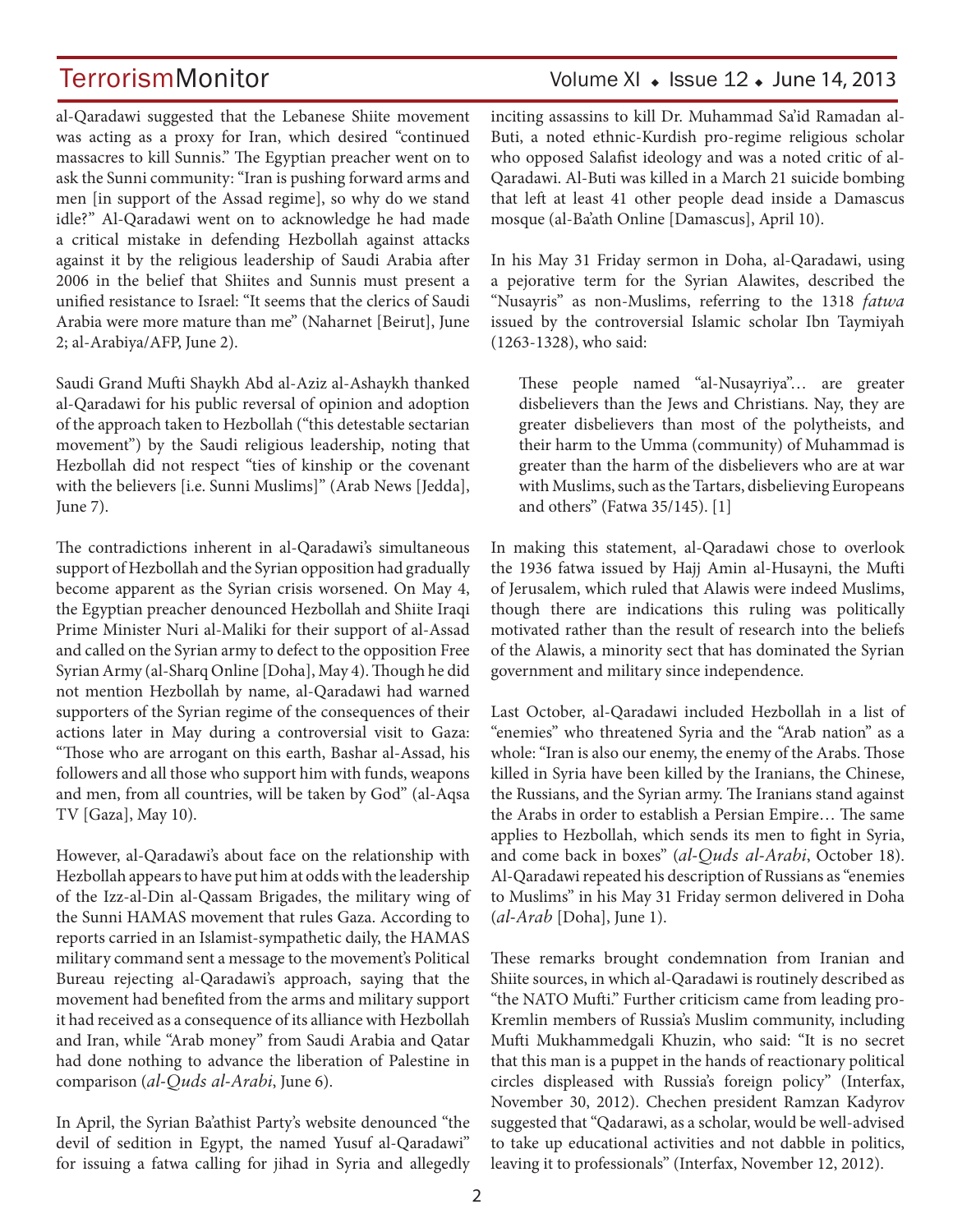#### **Notes**

1. Yvette Talhamy, "The Fatwas and the Nusayri/Alawis of Syria," *Middle Eastern Studies* 46(2), 2010, pp. 175–194.

### **SOUTH AFRICA MAY DEPLOY SANDF "PEACEKEEPERS" IN URANIUM FIELDS**

#### *Andrew McGregor*

As rising insecurity in South Africa's lucrative platinum mining sector begins to have a significant impact on the national economy, South African Labor Minister Mildred Oliphant has proposed deploying "peacekeepers" (likely drawn from the South African National Defense Force [SANDF]) to restore order. South Africa's mining industry, which represents 20 percent of the national economy and 60 percent of its exports, has been riven by assassinations and bloody battles between rival unions and security forces, all fueled by the deep involvement of South Africa's ruling African National Congress (ANC) in the mining sector's labor strife. The proposal to deploy South Africa's unionized military as an intervention force comes at a time when the SANDF is struggling to meet internal obligations and multiple foreign deployments on a shrinking budget (see Terrorism Monitor Brief, January 25). The violence at the platinum mines is partly responsible for a decline in South Africa's economic growth, which hit a new low of 0.9 percent in the first quarter of the year (AFP, June 4). Some 80 percent of the world's platinum reserves are found in South Africa.

At the heart of much of the strife in the platinum mines is a struggle for control of unionized workers between the ANC-associated National Union of Miners (NUM) and the upstart Association of Mineworkers and Construction Union (AMCU), which has made impressive inroads on the membership of the NUM, a traditional source of funding and support for the ANC. The mining sector is the largest private employer in South Africa and many of the mining unions have, until this point, been tightly tied to the ANC. AMCU members increasingly see South Africa's police as allies of the NUM, creating an atmosphere in which labor tension could easily degenerate into political violence.

According to Mamphela Ramphele, a former managing director of the World Bank and a former chair of Gold Fields Limited (a major South African gold mining company), the crisis in the platinum fields is exacerbated by the ANC's alliance with the NUM, a relationship that is manifest in an NUM office doubling as the local headquarters of the

ANC: "How do you become an honest broker when one of the parties is your ally? It's very difficult to be unbiased… That for me is a violation of good governance…" (AFP, June 6). Ramphele has recently formed a new political party to challenge the ANC called Agang ("Build").

Mineral Resources Minister Susan Shabangu clearly identified ANC and NUM interests as identical in a May 24 speech in which she likened the pressure on the NUM to the conservative forces that destroyed the British mining unions in the Margaret Thatcher era:

You are under siege by forces determined to use every trick in the book to remove you from the face of the earth. [They want to make sure] that no progressive trade union will be permitted in the mining sector. It is only those who are willfully blind who cannot see that the agenda is to defeat and drive the African National Congress from power and reverse the gains of the national democratic revolution (*Business Day* [Johannesburg], May 24).

The NUM has already lost its majority status at works belonging to Anglo American Platinum and Impala Platinum and is now in a bitter and increasingly violent fight to retain its status at the Lonmin mines, where 70 percent of the workers now belong to the AMCU. With the AMCU now demanding recognition as the majority union at the Lonmin mines in Marikana and the expulsion of the NUM from local union offices, a South African labor court has given the NUM until July 16 to prove it is still the majority union or be expelled from their offices at the Lonmin works (majority status is defined as 51 percent) (AFP, June 4). AMCU leaders have complained for months that the NUM has been fraudulently listing AMCU members on NUM rosters to restore their membership and claim membership dues, a position seemingly validated by Lonmin's June 4 announcement that it had suspended eight employees, some of them NUM shop stewards, for alleged union membership fraud (SAPA, June 5).

The AMCU's aggressive recruitment campaign has been led by Joseph Mathunjwa, an emotional leader who frequently resorts to dramatic gestures and biblical allusions to promote his union in the face of what he regards as an alliance between the NUM and the ANC (*Business Day* [Johannesburg], June 7). South African platinum miners are looking for major increases in their wages and have turned to the AMCU to deliver on these demands rather than the more conservative NUM, which is perceived to be more cooperative with management. In the meantime, the turmoil in the mines has led to frequent and debilitating work stoppages.

### Volume XI  $\bullet$  Issue 12  $\bullet$  June 14, 2013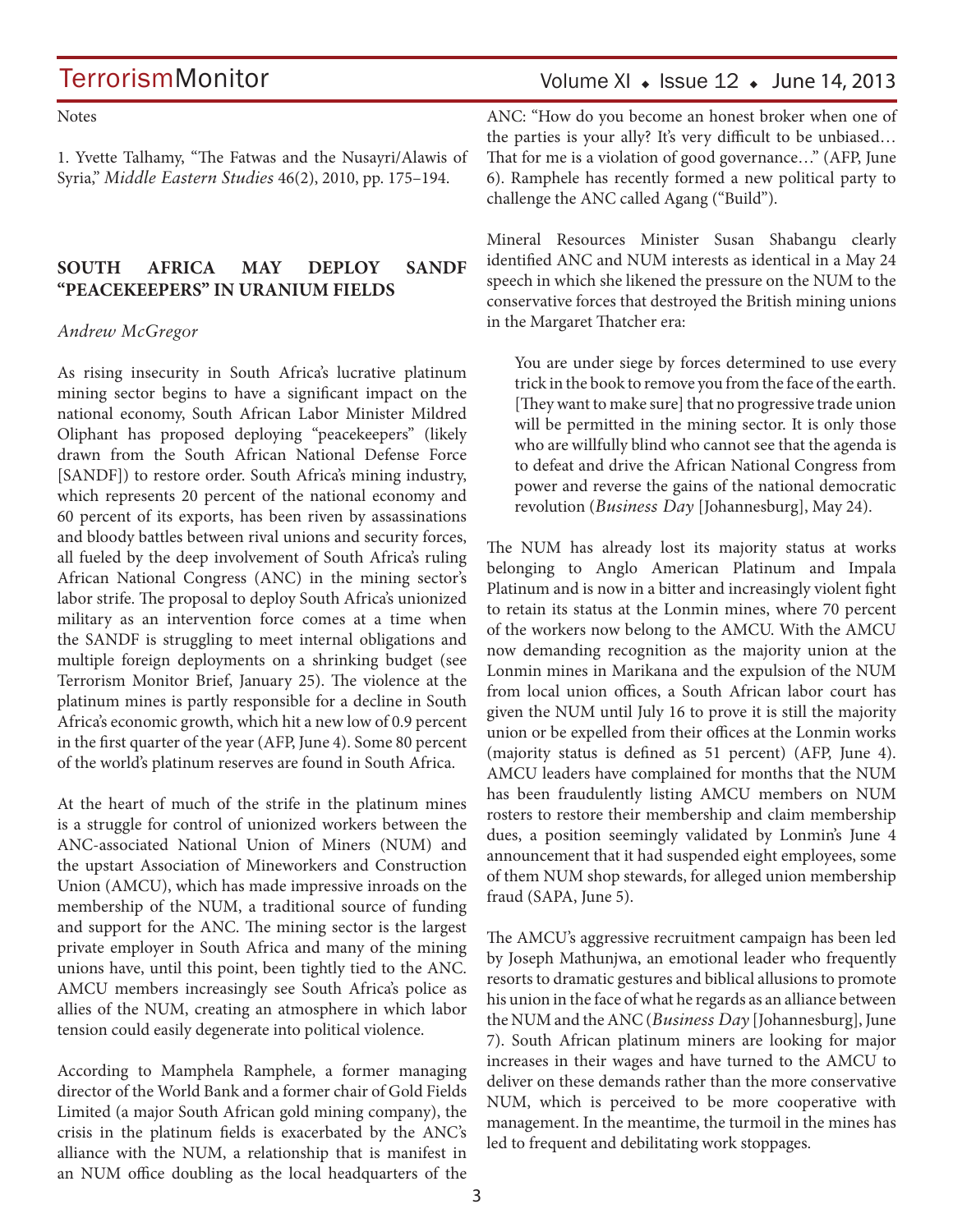A high-profile inquiry is ongoing in Pretoria to discover the facts behind the massacre of 23 striking mineworkers by security forces at the Lonmin platinum mine in Marikana on August 16, 2012. The deaths followed a week of violence that saw an additional ten people killed, including two policemen and two security guards (SAPA [Johannesburg], June 7). Testimony was heard recently from Major General William Mpembe, who was in charge of security operations at the time and has been blamed by many in the security sector for the deaths of the two policemen (SAPA [Johannesburg], June 7). Police have since been withdrawn from the Marikana region for their own safety, leaving a security vacuum in the area.

After a NUM shop steward was murdered and a NUM treasurer wounded on June 3, a spokesman for the Congress of South African Trade Unions noted that 60 people had been killed over the last year as a consequence of disputes at the Lonmin and Impala platinum mines (SAPA [Johannesburg], June 4). The Congress of South African Trade Unions (COSATU), a powerful government-allied trade union federation representing nearly two million workers, warned that the "anarchy" in the platinum mining region had created a "prevailing sense of insecurity… No one is being arrested and not a single person has been convicted for any of these [most recent] murders" (AFP, June 4).

With only three to four months left before South Africa's major platinum producers are required to finish negotiations on new contracts for their employees, it seems essential that the dispute between the rival labor unions must be resolved quickly to avoid further violence and the possible shutdown of a large part of South Africa's platinum-mining industry. While the deployment of "peacekeepers" from the hardpressed SANDF may be able to put a temporary damper on the violence at the mines, it will not be able to address the union rivalry that is at the core of the crisis, particularly if they are seen as favoring the government-allied NUM. Even if the AMCU succeeds in displacing the NUM, it will have to satisfy the considerable expectations of its membership if it is to avert a NUM comeback or challenges from new labor groups claiming to be able to satisfy workers' demands.

### **Tunisia's Elusive Jihadist Network**

#### *Stefano M. Torelli*

Over the last month, Tunisia has seen an escalation of the violence and tensions between security forces and the Islamist movements that emerged after the fall of President Zine al-Abdin bin Ali in January, 2011. Attention focused primarily on the violent May 19 clashes in Tunis that followed the government's decision to ban the annual rally of the Salafist Ansar al-Shari'a movement. The extremism of Tunisia's Salafist groups, the best known of which is Ansar al-Shari'a, have tended to divide Tunisian society, though Ansar al-Shari'a has declared Tunisia a land of *da'wa* (proselytization) rather than a land of jihad. While Ansar al-Shari'a can be defined as a radical Islamist movement, it is not necessarily focused on jihad. There is, however, evidence that more radical groups in Tunisia are dedicated to jihad.

Fears of Tunisian infiltration by North African jihadists and a proliferation of jihadist activities were first realized in May 2011, when a Tunisian army colonel and two militants were killed in an exchange of gunfire in the town of Rouhia in the Siliana governorate. The two gunmen held Libyan passports and were believed to have been involved in a series of earlier clashes between security forces and a militant group known as the Brigade of Assad ibn al-Furat in Soliman between December 2006 and January 2007 (Tunisie Numerique, May 18, 2011). The incident was followed in February, 2012 with the killing of two suspected jihadists near Bir Ali bin Khalifa by security forces. One of the two militants was believed to have participated in the jihad in Iraq (Tunisie Numerique, February 3, 2012). A year later, large quantities of arms, including Kalashnikov assault rifles and grenade launchers, were discovered in the cities of Medenine and Mnihla. According to Tunisian authorities, these arms were tied to jihadist activities, though one local politician suggested the weapons belonged to an arms smuggling network rather than a jihadist group (Tunisia Live, January 18).

In reality, the jihadist phenomenon in Tunisia continues to present contradictions and elements of uncertainty. May witnessed a major escalation in the confrontation between the Tunisian armed forces and groups allegedly tied to the jihadist network, with the Tunisian press and government giving prominence to some incidents that occurred in the Jabal Chaambi region on the border with Algeria. According to sources from the Ministry of the Interior, the area may have become the refuge of Uqba ibn Nafaa, an armed group associated with al-Qaeda in the Islamic Maghreb (AQIM). On December 21, 2012, 16 people accused of being part of this Tunisia-Algeria jihadist network were arrested. According to then-Minister of the Interior Ali Laarayedh, members of Uqba ibn Nafaa were trained by three Algerians reported to be in contact with AQIM leader Abd al-Malik Droukdel (Mag14.com [Tunis], December 21, 2012). Uqba ibn Nafaa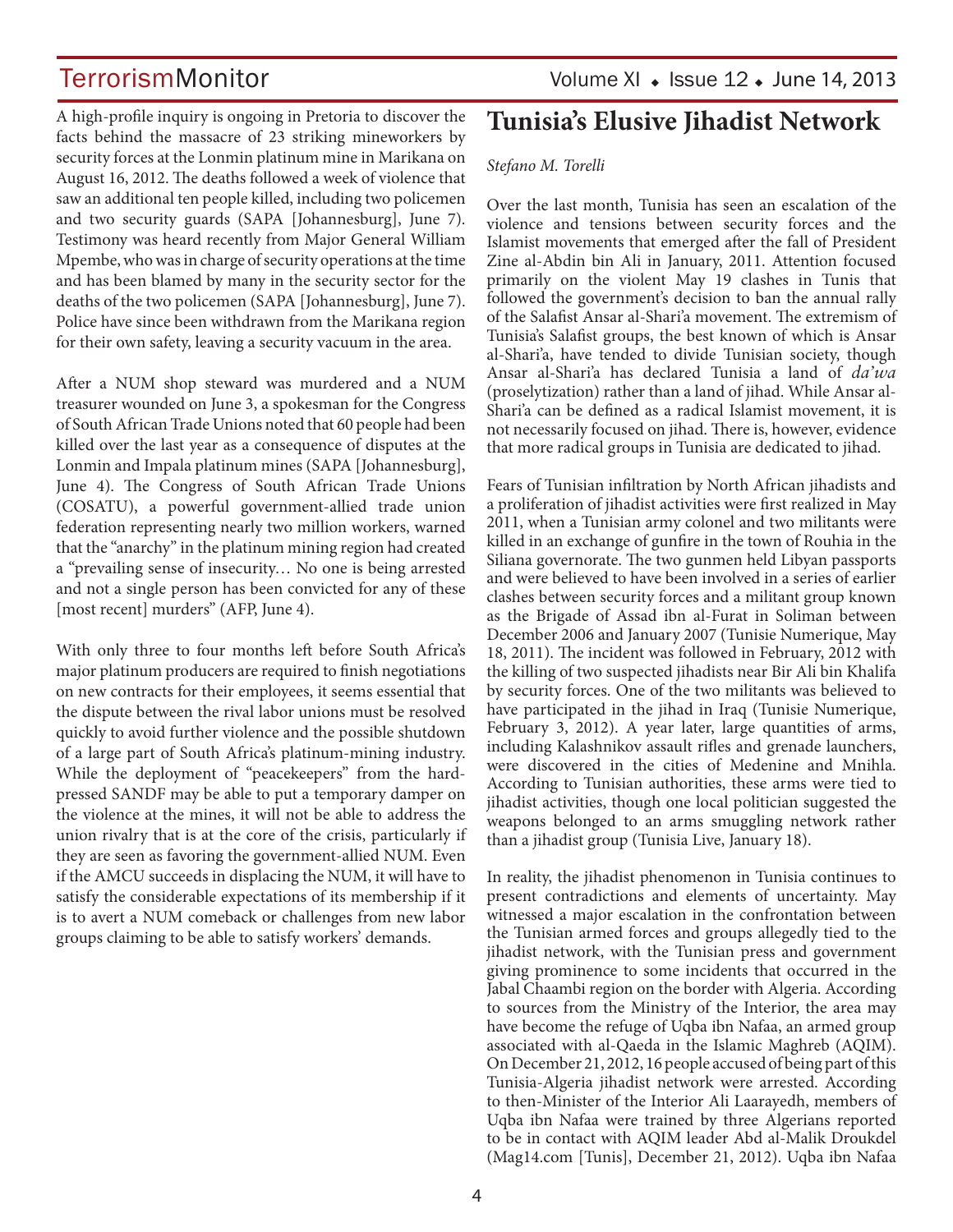is believed to be led by two Tunisians and an Algerian whose names have not been disclosed by authorities.

The number of attacks in the last month suggest that the militants alleged to be in the Jabal Chaambi area are well organized and have received logistical support and supplies from abroad, possibly from Algeria and Mali. According to ministerial sources, this jihadist group is composed of about 50 members, but its existence has yet to be proven by direct encounters (Kapitalis.com [Tunis], May 25). The group places anti-personnel and anti-tank landmines in the area surrounding their alleged bases, with the following incidents having been recorded in the Jabal Chaambi region in the past two months:

- Between April 29 and April 30, three mines exploded, injuring a dozen soldiers from the Tunisian Army and the National Guard.
- On April 30, a Tunisian military operation discovered a cache of grenades and explosives, as well as instructions for the assembly of homemade explosives, maps of the area and mobile phones.
- On May 6, a fourth mine caused serious injuries to two soldiers, one of whom was blinded, while the other required the amputation of both legs.
- On May 20, a fifth mine went off without causing casualties.
- On June 6, two soldiers were killed by an anti-personnel mine.

It is important to note that while the use of mines can be confirmed, there has yet to be a confirmed exchange of fire between the army and jihadist militants. An exchange of fire in the region on June 1 appeared to confirm the presence of jihadists, but on closer inspection it turned out that the alleged terrorist was actually Chief Warrant Officer Mokhtar Mbraki, who was confused for a terrorist and killed by fire from his military colleagues (Tunisia Live, June 3; Mosaïque FM [Tunis], June 3). Thus, the mine explosions remain the only confirmed evidence of a jihadist presence, but it is not clear exactly who placed the land-mines in the absence of direct clashes with Tunisian security forces. Given the lack of evidence, some local sources are suspicious about the existence of a Tunisian jihadist network despite the Ministry of the Interior's announcement of new counter-terrorism operations. [1]

The Ministry of the Interior announced the arrest of 37 men between Kef and Kasserine on May 7, who were formally accused of having links with Uqba ibn Nafaa and militants close to AQIM. The Minister of the Interior held a press conference on May 31 in which he stated that the number of arrested suspects associated with the Tunisian jihadist network was 44 so far and announced a further list of 31 criminals wanted in relation to the mine-laying at Jabal Chaambi, six of whom were identified as Algerian nationals (African Manager [Tunis], May 31; Kapitalis.com [Tunis],

### Volume XI  $\bullet$  Issue 12  $\bullet$  June 14, 2013

May 31). The list includes Abu Iyad al-Tunisi (a.k.a. Sayfallah bin Hussein), head of the Salafist Ansar al-Shari'a movement and the suspected organizer of the September 14, 2012 assault on the American Embassy in Tunis (for Abu Iyad, see Militant Leadership Monitor, April 2013). This is the first time that the Tunisian government has directly connected Ansar al-Shari'a to the transnational jihadist network alleged to be operating on the border with Algeria. At the same time, the Ministry of the Interior – whose statements have at times conflicted with those of the Ministry of Defence – has failed to show transparency, as demonstrated by a failure to present sufficient evidence to confirm the ties between Ansar al-Shari'a and the militant jihadists at Jebel Chaambi. Furthermore, some sources accuse the Ministry of the Interior of providing false evidence; for example, two wanted suspects, Noureddine Ben Haj Tahar Ben Belgacem and Makram Ben Ali Ben Larbi Mouelhi, were shown to have the same ID card number (News of Tunisia, June 4).

The Ministry of the Interior produced a report in May that estimated the number of Tunisian jihadists abroad at 1094, 566 of whom are currently in Syria, while others may be found in training camps in Libya, Algeria, Mali and Yemen (al-Sharq al-Awsat, May 22). In order to face the supposed threat from the presence of Uqba ibn Nafaa, the Tunisian government announced the launch of a series of counterterrorist operations with Algeria and Libya. Algeria has deployed approximately 6,000 soldiers to the Tunisian border in an attempt to further secure the mountainous border between the two countries.

While the presence of an active jihadist network in Tunisia has yet to be decisively proven, it is likely that AQIM is trying to expand its activities into Tunisia. It can also be taken for granted that there are Tunisian militants in some arenas of the international jihad, such as Syria and Mali. Two issues, however, remain to be proved: whether or not we can speak of a real jihadist network dedicated to the overthrow the Tunisian government, and whether there are effective ties between various Salafist movements and the jihadists alleged to be operating in Tunisia.

#### **Notes**

1. These elements are based on talks that the author had with Fabio Merone, a Tunis-based Italian researcher of Salafist movements in Tunisia.

*Stefano Maria Torelli is a Research Fellow at the Institute for International Political Studies (ISPI) and a member of the Italian Center for the Study of Political Islam (CISIP).*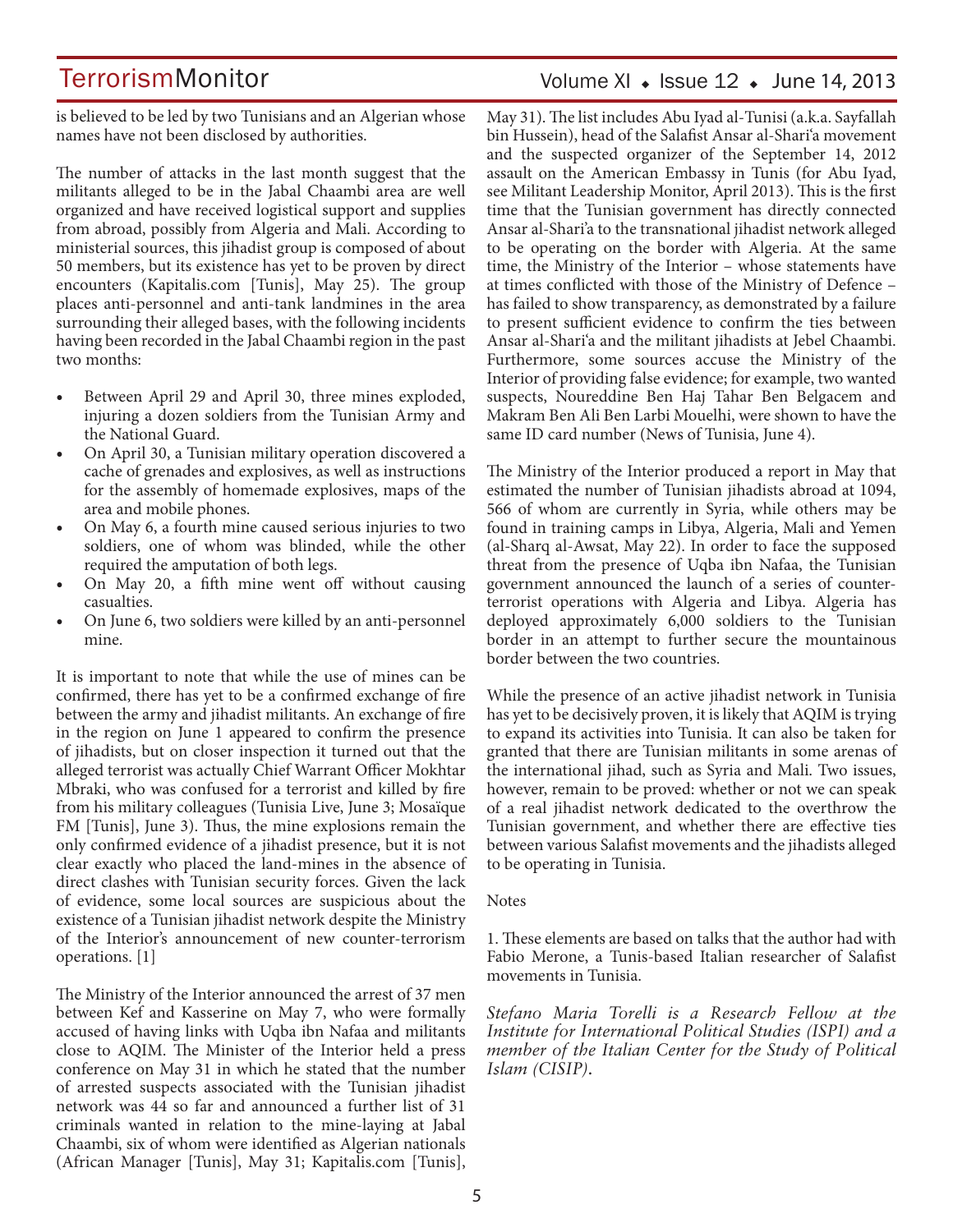## **Mogadishu's Dilemma: Who's in Control?**

#### *Muhyadin Ahmed Roble*

Over the past two years, Somalia's fragile security has improved slightly following the retreat of the al-Qaedaassociated insurgent group al-Shabaab from the Somali capital of Mogadishu and other urban areas of south and central Somalia.

Because of the pressure coming from the African Union Mission in Somalia (AMISOM) and Somalia's national army, al-Shabaab has chosen to switch to a guerrilla-style warfare that is better suited to the movement's strengths than attempts to seize and hold territory at a time when the movement is experiencing a military decline and growing divisions in its leadership.

Though Somali government officials heralded the group's withdrawal from Mogadishu as the end of an era, the reality remains different. Al-Shabaab has evacuated its known military bases but continues to maintain a presence there. Control of the city is divided between two shifts in which government soldiers and al-Shabaab alternate as the dominant force according to the time of day.

Speaking to a pro-Shabaab radio station in Somalia on May 9, senior al-Shabaab leader Shaykh Abdulkadir Ali Mumin mocked the Somali government's calls for foreign investment and the return of diaspora Somalis, both based on the government's alleged control of the capital. Shaykh Mumin claimed that his group still controls Mogadishu's southern districts of Huriwaa, Yaqshid and Dayniile during the night (Somaliweyn.org, May 9). This is not just a claim; it is a fact that residents in these areas will affirm. When the sun goes down, government soldiers in these districts rush to their bases to avoid taking casualties in the dark from al-Shabaab's fighters.

During al-Shabaab's "nightshift," members of the group who were present in the streets of these districts as ordinary people during the day punish those who assisted government soldiers during the "government's shift." For instance, Somali president Hassan Shaykh Muhammad's May 5 visit to the southern district of Dayniile only increased the number of people who were punished by al-Shabaab during the night. Two days after the president's visit, al-Shabaab fighters attacked the house and took the life of a traditional elder who was among the people who welcomed the president. His body was recovered in the morning (Somaliweyn.org,

May 9).

The Dayniile district is a home turf of al-Shabaab spokesman Shaykh Ali Muhammad Raage and remains one of the group's strongholds in the capital. A number of people, including government soldiers and young residents thought to be members of al-Shabaab, have been killed in the district since the militants' withdrawal from Mogadishu. District chief Muhammad Abdi Yusuf confirms al-Shabaab's presence in Dayniile and their intention to use the district as a base from which to plan suicide attacks and bombings in the capital (warqabad24.com, December 18, 2012).

There are clear indications that al-Shabaab is still capable of destabilizing Mogadishu and providing a significant challenge to the government's efforts to restore security in the capital. In April, al-Shabaab fighters seized the country's Supreme Court complex in Mogadishu for several hours in a surprise attack before blowing themselves up, killing more than 35 people, mostly civilians (Hiraan.com, April 14). The attack happened just days after British intelligence agencies warned of a possible terror attack in the capital, but Somalia's government downplayed the warnings through its minister of information, Abdullahi Hersi Elmoge, who said the Somali security forces had not identified any threats out of the ordinary (*Africa Review* [Nairobi], April 7).

In another attack, eight people were killed on May 5 when an al-Shabaab suicide bomber crashed into a government convoy transporting a Qatari aid delegation on Mogadishu's busiest road, the KM4 leading to the airport. One of the vehicles belonged to Somali Interior Minister Abdikarim Hussein, though the minister was not in his car at the time. The attack happened one day after the city's main roads were reopened after a four-day closure by government soldiers due to a high level security alert (Garowe Online, May 5).

The recent attacks have raised questions regarding the government's ability to provide security, a task the Somali president said was his government's "first, second and third priority" during his inauguration last year (Hiraan.com, September 16).

The Somali government is now planning to launch a special military operation in the capital's southern parts, where the militants are believed to have hideouts. According to military sources, a recently trained 1,000-strong elite force is expected to deploy in the capital this month in 120 distinctively colored military vehicles equipped with advanced radio and alarm equipment (Sabahi Online, April 18; May 2). Efforts have been made to ensure that the new Somali army is free of tobacco use, alcohol use and the use of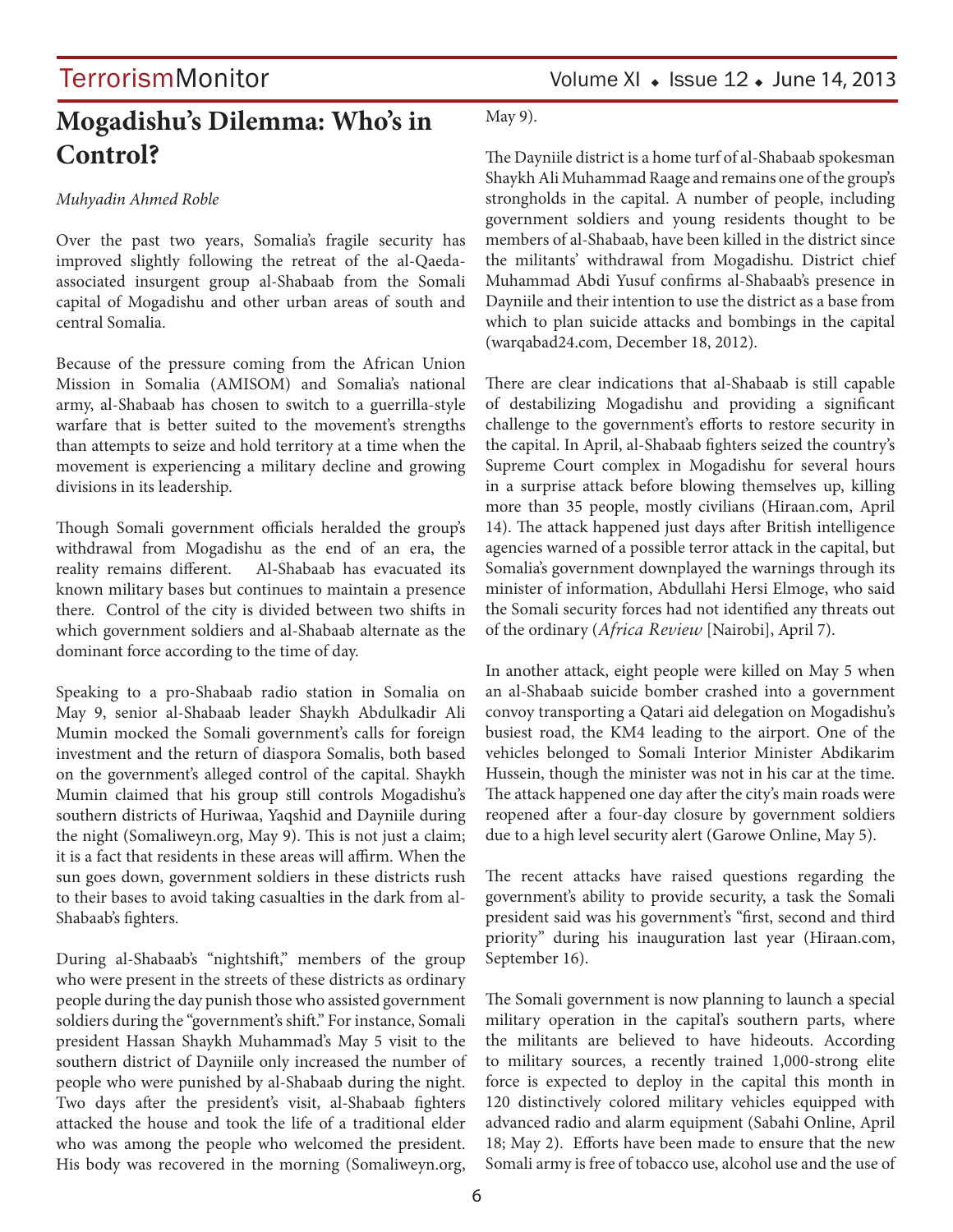drugs, particularly *qat*, a chewable plant popularly used as a stimulant in Somalia, Yemen and parts of the Horn of Africa. Addressing the army at their base in southern Mogadishu on April 18, President Mohamud urged the troops to defeat al-Shabaab, saying the future of the nation is in their hands. There is, however, another foe that must be defeated first – the continuing indiscipline of the Somali armed forces. The former militiamen, who often go unpaid for months, routinely take to the estates and streets of Mogadishu to rob the people and city they are supposed to protect, thus becoming yet another element of Somalia's security challenges.

Some members of the army have gone so far as to construct illegal roadblocks in Mogadishu to extort vehicles moving through the capital. Just last year, there were more than 60 illegal roadblocks in and around Mogadishu run by government soldiers, pro-government clan militias and freelance militias. A few months after being dismantled, some of these checkpoints are now back in place. In November, the president himself noticed that most rape cases in Mogadishu involve government soldiers who often kill their victims and witnesses to their crimes (Hiiraan.com, November 25, 2012; *Daily Nation* [Nairobi], February 22).

The indiscipline of Somalia's security forces may be one reason that some residents of Mogadishu prefer al-Shabaab fighters over government soldiers. Under al-Shabaab control, residents might only feel insecure if they had links with the government or disobeyed the militants' orders, but in the government controlled areas there are hundreds of reasons to be insecure, including fear of being caught in an exchange of bullets between factions of the government army. As long as government troops remain undisciplined, al-Shabaab will remain a preferred choice for some people. What matters most now is not necessarily the numbers and tactics of the military, but rather the government's ability to impose discipline over the security forces and provide salaries in a timely fashion that would help discourage alternative and illegal methods of obtaining funds needed to survive.

*Muhyadin Ahmed Roble is a Nairobi-based analyst for the Jamestown Foundation's Terrorism Monitor publication.*

## **The Mobile Threat: Multiple Battlefields Ensure Instability in the Sahel/Sahara Region**

#### *Andrew McGregor*

There are signs that the scattered remnants of the Islamist coalition that occupied northern Mali for nine months are beginning to use their financial resources and pre-planned alternative bases to regroup in the Sahel/Sahara region in order to carry out new operations against their targets – the "apostate" governments of the region, local security infrastructure and the considerable French economic interests and personnel found in the region. Though the Islamists took heavy losses in the French-led intervention that drove them from northern Mali, the extremist groups were not trapped and destroyed in the hastily conceived operation. Rather, they have been relieved of a strategic disadvantage, the fixed occupation of certain territories, and regained their number one tactical asset – mobility.

An examination of the regional and international aspects of the ongoing struggle in the Sahel/Sahara helps shed some light on the direction the battle between the Islamists and African states is taking at the half-way point of 2013.

### **Southern Libya: A Hub for Terrorism?**

Southern Libya remains in turmoil, with frequent clashes between African Tubu nomads and Arab tribes preventing effective security measures from being implemented. According to Jouma Koussiya, a Tubu activist, one of the main problems is the government's reliance on northern militias and northern commanders to provide security in the region, a policy that is actually weakening government control in southern Libya: "They know nothing about the region and they ultimately fail. Now tribes are working together to form a unified military council in order to secure the region, instead of the government" (AP, June 3).

There are also unforeseen dangers to be encountered; on Libya's southern border with Chad, five members of the Martyr Sulayman Bu-Matara Battalion doing border patrols were recently abducted during a prolonged firefight by gunmen believed to be from Chad (*al-Hurra* [Benghazi], June 2; *al-Tadamus* [Benghazi], June 1; May 30). One of the main problems in securing the south remains the unwillingness of northern troops and militia members to serve in the harsh and unfamiliar conditions prevailing in the Libyan Desert. To remedy this, Prime Minister Ali Zeidan has announced that bonuses of \$1,200 will be paid out to soldiers and militia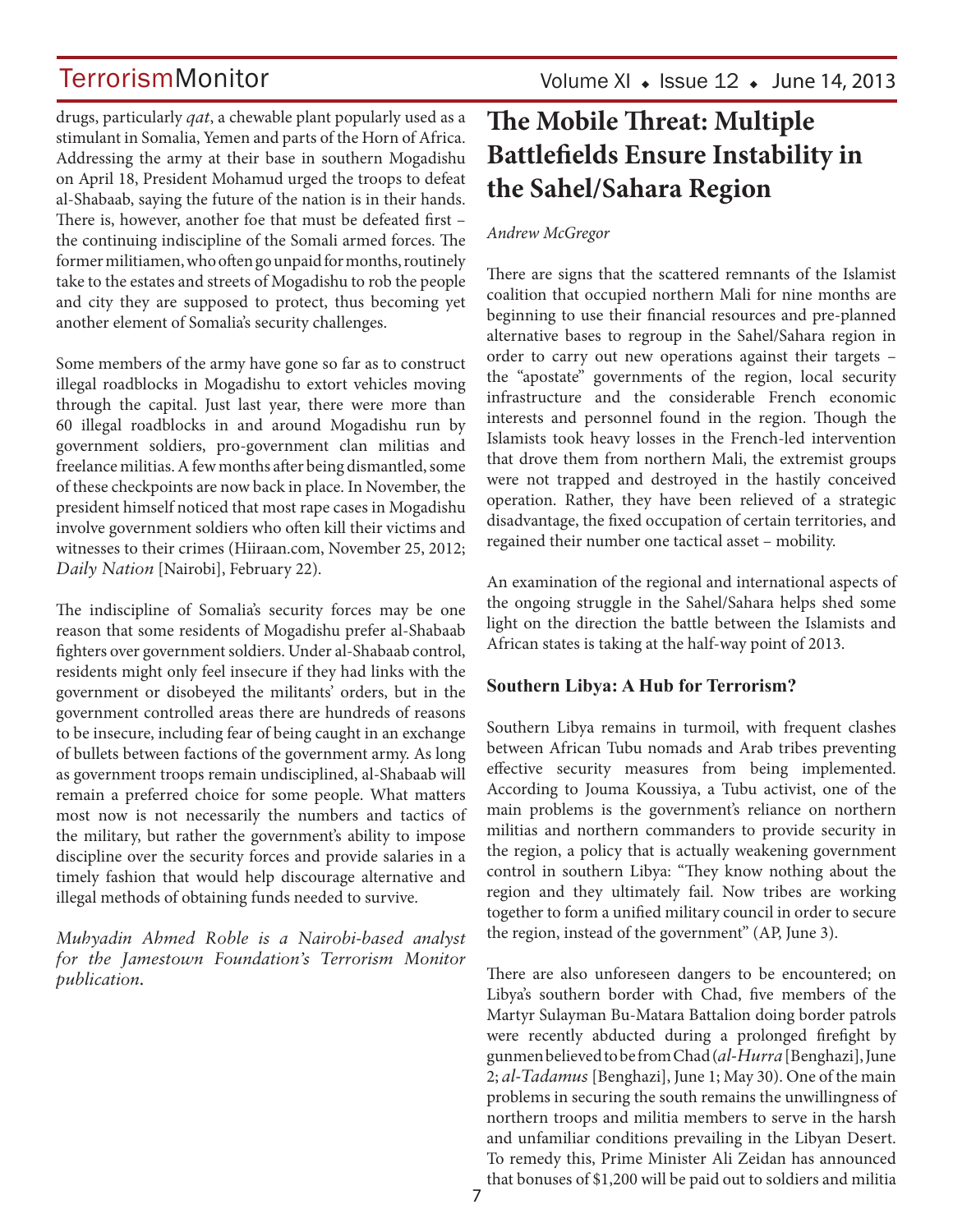### TerrorismMonitor Volume XI + Issue 12 + June 14, 2013

members willing to work in the region. The announcement is part of a new government strategy to secure the towns and cities of the region first before beginning a second phase of operations to secure and monitor the vast border regions of the south (AFP, June 2).

Libyan Prime Minister Ali Zeidan insists claims that the attackers who struck a military barracks in the Nigérien city of Agadiz and a French uranium facility near the Nigérien town of Arlit on May 23 came from southern Libya are "without basis," saying that the export of terrorism was a practice of the Qaddafi regime but would not be tolerated in "the new Libya" (AFP, May 28). Defense Minister Muhammad al-Barghathi also denies that there is any security crisis in Libya, suggesting the situation is "stable," asserting that the militias are doing important work under the control of the Defense Ministry and refuting reports that French security services are tracking al-Qaeda in the Islamic Maghreb (AQIM) elements in southern Libya by claiming that "the al-Qaeda organization does not exist in Libya" (*al-Jadidah* [Tripoli], May 28; June 2).

Prime Minister Zeidan's "no problems here" approach to the security crisis in southern Libya has been strongly criticized by some observers within Libya who maintain terrorists have created bases in southern Libya (*al-Watan*  [Tripoli], May 28). Usama al-Juili, the defense minister in the Libyan Transitional National Council that preceded the current General National Congress (GNC) government, has expressed a different view of the security situation in the Libyan south:

The terrorists who had been moving from Libya toward Mali are currently reversing course. Which is to say that they are now heading from Mali toward Libya. So I am not astonished that southern Libya has been turned into a new sanctuary for the terrorists fleeing north Mali. Algeria was right when the country spoke out against the war in Mali. It knew the consequences of it. Algeria, though, has the resources to cope with a new geographic reconfiguration of terrorism after the military offensive in north Mali. As for Libya, it does not have these resources... Closing borders is something useless (*Le Temps d'Algerie*, June 13).

The disarray in the Libyan security structure prevents effective measures from being taken to secure the south, with the anomalous inclusion of largely independent militias within the security structure creating confusion and insecurity throughout Libya.

Libyan army chief-of-staff General Yusuf al-Mangush,

generally viewed as a supporter of the militias, resigned under popular, military and governmental pressure following the June 8 massacre of protesters calling for the disarmament of the Libyan Shield militia that left 31 killed (including four members of the army's Thunderbolt Special Forces unit who arrived to quell the violence) and 60 wounded. The new acting chief-of-staff, General Salim al-Qnaidy, has warned that "patience is running out with the militias" as he attempts to implement a GNC decision to "end the presence of all brigades and illegal armed formations in Libya even if the use of military force is required" (*Quryna al-Jadidah* [Benghazi], June 12; Libya News Network, June 9). The Libyan Shield-1 headquarters in Benghazi has since been occupied by government troops belonging to the al-Sa'iqah Special Forces and their heavy weapons seized (*al-Watan* [Tripoli], June 9). The Libyan Shield-1 commander, Wissam bin Hamid, has taken to the airwaves to denounce the protesters as Qaddafi loyalists and traitors to Libya even as other Libyan Shield bases are scheduled to be occupied by units of the national army (*al-Tadamun* [Benghazi], June 9; *al-Watan* [Tripoli], June 9).

The approach of the Libyan political leadership reflects the difficulty of the new Libyan government in asserting its writ in that nation – acknowledging that the government is incapable of controlling its own security situation is to admit the government does not have sovereignty over Libya and is in need of foreign intervention.

### **A French Role in Libya?**

French foreign minister Laurent Fabius indicated two weeks ago that France must "make a special effort on southern Libya," presumably in excess of the modest Libyan requests for advice and training and equipment for border guards (*Libya Herald*, June 2). Despite Libyan signals that it intends to grapple with its deteriorating security situation by itself, French Defense Minister Jean-Yves Le Drian appeared to hold out the possibility that French forces could be available for a mission in southern Libya if Tripoli desired it: "Libya is a sovereign country that is responsible for its own borders. It has to decide whether it wants extended support from the French or any other European country to secure its borders" (AFP, June 2). Rumors in Libya of an imminent French military intervention in the south prompted a denial from French President François Hollande, who cited the absence of a UN mandate or a request from Libyan authorities for military assistance (AFP, May 31).

President Hollande, who is struggling to gain control of a French African foreign policy that has traditionally been in the hands of a select group of military and business interests,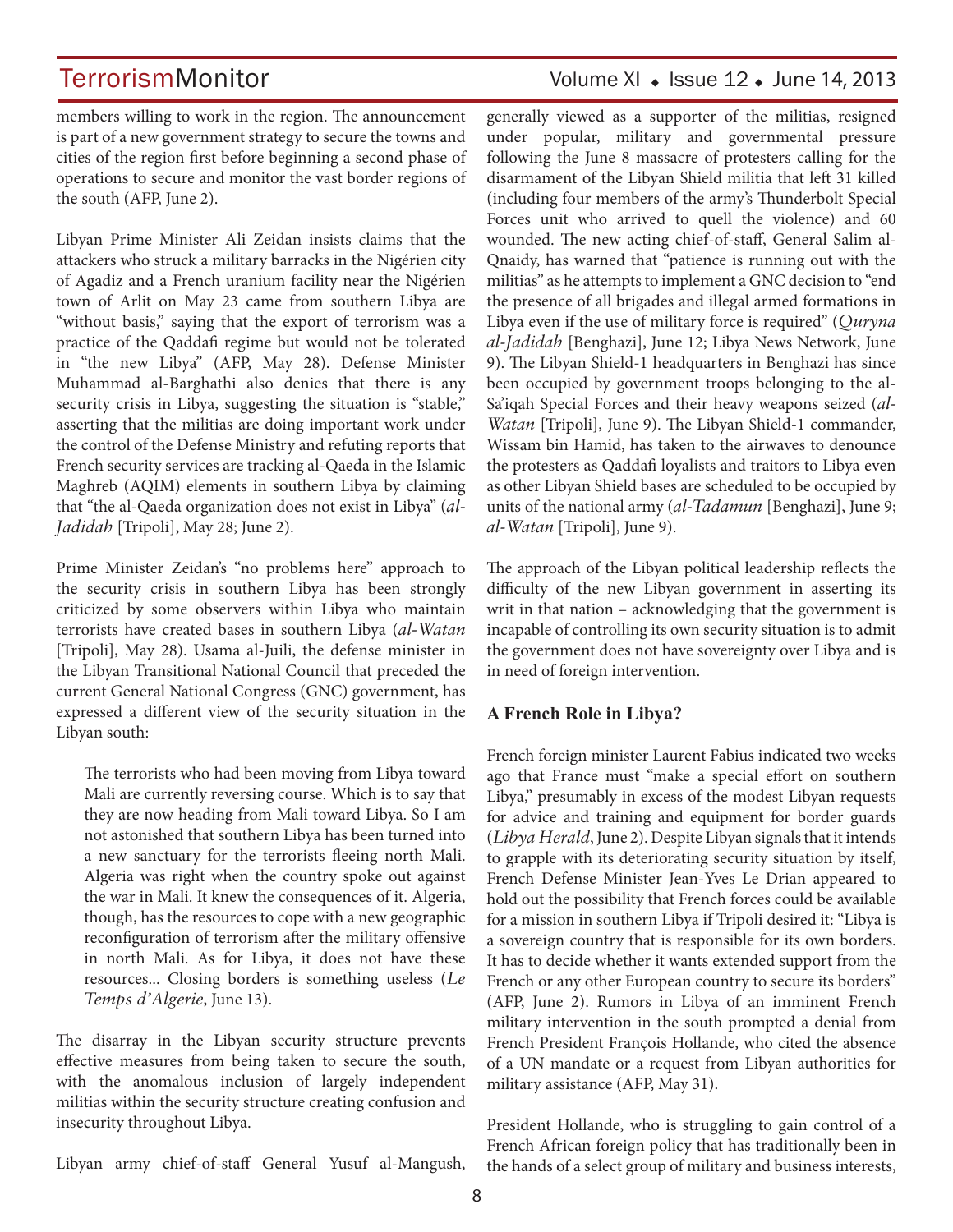### Volume XI  $\bullet$  Issue 12  $\bullet$  June 14, 2013

has described a new three-track policy in Africa that will include military training and support, environmental preservation and an emphasis on development that could involve opening European markets to African exporters (*Fraternite Matin* [Abidjan], June 6). Hollande has also signaled French willingness to provide military assistance at the request of regional governments.

However, a growing military commitment in Africa does not necessarily fit with new cuts to the French military budget that will see a reduction in the number of troops, reduced helicopter capability and a cut in the number of armored vehicles amongst other measures. General Jean-Philippe Margueron, the army second-in-command, has warned that a planned reduction in training raises the possibility of mission failure and the production of "cannon fodder" rather than combat-capable troops (*Le Monde* [Paris], June 11).

France is now looking to purchase 12 MQ-9 Reaper drones from the United States, with two of these to be permanently deployed in Africa to replace the aging Harfang drone systems currently based alongside U.S. drones in Niamey (AFP, June 11). While the Reapers are the choice of the French Air Force, the defense ministry has said Israel will be looked at as an alternative provider if a deal cannot be made with the United States. France is certain to seek weaponized versions of the Reapers, though Washington has so far been reluctant to provide armed drones to any purchasers, including its NATO allies (Defense Industry Daily, May 31).

### **Niger – The Latest Target**

According to Nigérien President Mahamadou Issoufou, there is little doubt that the suicide bombers that struck a military base in Agadez and a French uranium plant in Arlit on May 23 came from southern Libya: "For Niger in particular, the main threat has moved from the Malian border to the Libyan border. I confirm in effect that the enemy who attacked us... comes from the (Libyan) south, where another attack is being prepared against Chad" (AFP, May 28; RFI, May 27). [1] The Libyan Ministry of Foreign Affairs responded to Issoufou's statement by saying it "did not serve the interests of the two countries" and there was "no evidence of the participation of Libyan elements" (al-Manara, May 27).

Malian security officers say the attacks may actually have been planned by radical Islamists in Tarkint, a town in the remote Tilemsi Valley, which has served as a stronghold for the extremists (RFI, May 31). However, there are also reports from sources in Niger that the May 23 attacks were planned in Derna, a Cyrenaïcan Islamist stronghold on the Mediterranean coast (*Jeune Afrique*, June 9). The Nigérien intelligence service claims that the jihadists who escaped from Mali are now concentrated in the Ubari and Sabha Oases region of southwest Libya (*Jeune Afrique*, June 9; for the situation in Sabha, see Terrorism Monitor, April 19).

Rhissa ag Boula, formerly a leading Tuareg rebel in northern Niger and now a special adviser to the Nigérien president, says that: "The south of Libya, where anarchy reigns, has become a safe haven for the terrorists hunted in Mali" (AFP, June 1). Another veteran Tuareg rebel leader and current MNLA spokesman Hama ag Sid'Ahmad confirmed the Malian and Libyan origin of the attackers, who belonged to the AQIM-related Movement for Unity and Justice in West Africa (MUJWA) and operated under the coordination of Mokhtar Belmokhtar's al-Mua'qi'un Biddam Brigade ("Those Who Sign in Blood"):

The terrorist groups got to that region through the Malian and Libyan borders. It's not complicated; the borders are real sieves. Since [Mokhtar] Belmokhtar is the main organizer, without his presence and that of certain drug barons, MUJWA would not exist… Even if the terrorist leaders no longer have major military resources and they are having mobility difficulties, they have money. They are quietly trying to reorganize, forget the leaders' quarrels, and unite in order to fight together. It's the presence of the French Special Forces that is preventing them from reorganizing quickly… (*Le Temps.d'Algerie*, May 27).

So long as Niger refuses to meet Libyan demands for the extradition of Mu'ammar Qaddafi's son Sa'adi (who lives under house arrest in Niamey) and several other exmembers of the Qaddafi regime, little can be expected in the way of security cooperation between the two nations. Tripoli has indicated its unhappiness with the Nigérien approach by repatriating thousands of Nigériens working in Libya whose remittances helped support many citizens of this deeply impoverished nation. With nothing in the way of employment waiting for them in Niger, these returnees may eventually pose a new security threat in Niger.

Niger is also having trouble hanging on to terrorists it has under detention; on June 1, 22 prisoners, including several convicted terrorists, were freed from a high-security prison in Niamey by three gunmen. One of those who escaped was Alassane Ould Muhammad "Cheibani," a Gao region Arab with a history of prison escapes. Cheibani was serving a 20-year sentence for the December, 2000 assassination of William Bultemeier, a U.S. Embassy defense official in Niamey and the 2009 murder of four Saudi Arabians in northern Niger. Cheibani is also a prime suspect in the 2008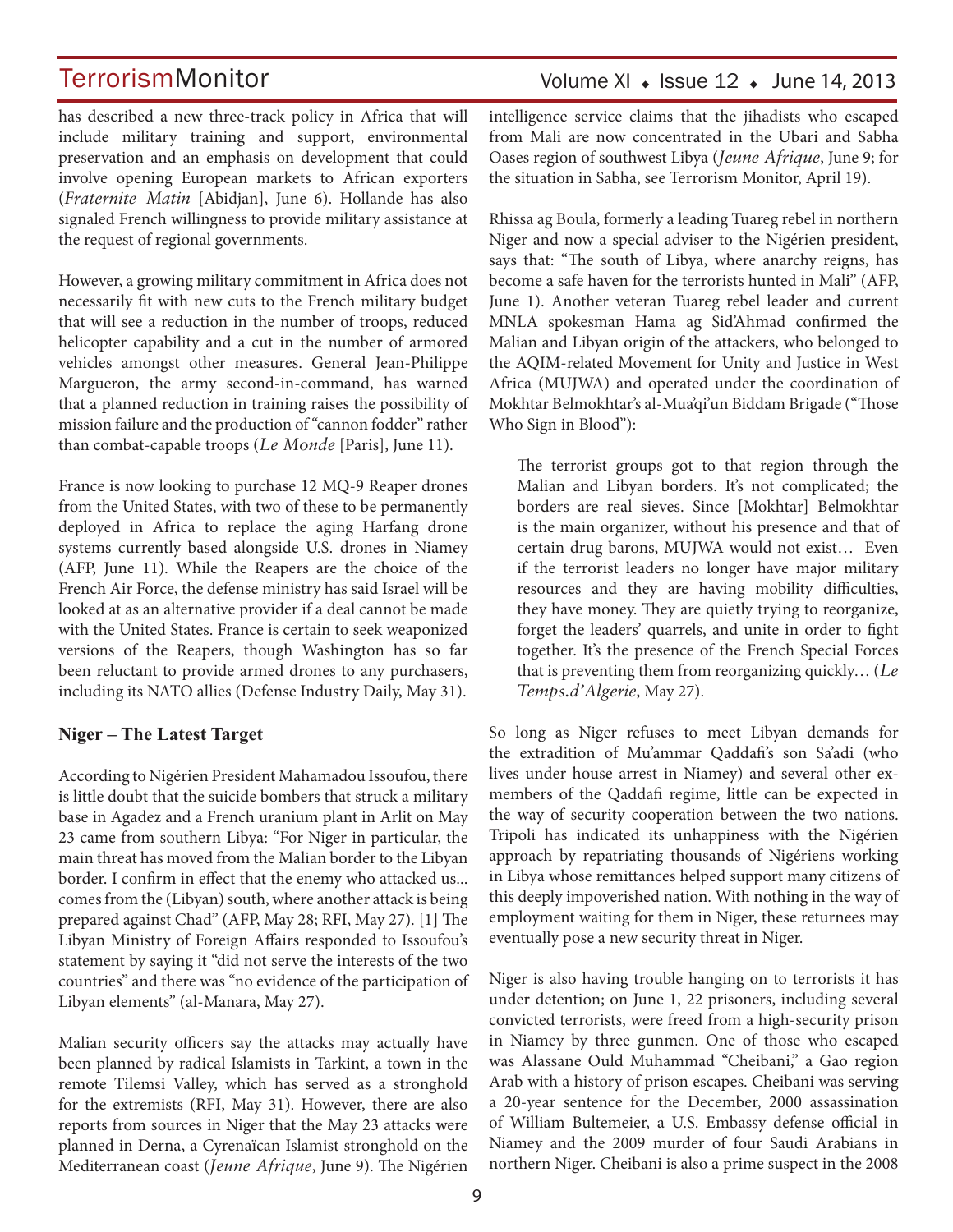kidnappings of Canadian diplomats Robert Fowler and Louis Guay (RFI Online, June 4). [2]

#### **Mali – Between Stabilization or a New War**

In northern Mali's Kidal region there is still no resolution to the differences between the Tuareg rebels of the Mouvement National de Libération de l'Azawad (MNLA – a secular separatist movement) and the central government in Bamako. The situation is growing critical as Malian troops continue their slow progress towards Kidal, which they have announced they are determined to enter despite the MNLA's promise to oppose their entry. Mahamadou Djeri Maiga, the vice-president of the MNLA's political wing, has promised that: "If we are attacked, it will be the end of negotiations and we will fight to the end" (AFP, June 4).

With the Malian army looking for revenge against the MNLA and their supporters for the January 2012 massacre of Malian troops taken prisoner in Aguel Hoc, there are signs that renewed clashes are inevitable. Most notable of these indications was the heavy fighting between MNLA rebels and Malian government troops that took place near the village of Anefis on June 5. This time, the MNLA withdrew, but once they are pinned up against the Algerian border in Kidal they will have to choose between further resistance or the abandonment of their cause (and the consequences that will follow). The Malian troops, under the command of two of Mai's most capable officers, Colonel Didier Dacko and Colonel Hajj ag Gamou, were accompanied by roughly 100 French troops, though it was uncertain whether they were there to aid the Malian army or to impede the outright defeat of the MNLA, which worked closely with French forces in finding and destroying Islamist elements hiding in the Idar des Ifoghas mountains.

A Malian government spokesman denounced what he described as "ethnic cleansing" in Kidal on June 4, promising that Malian troops would enter Kidal soon (*L'Essor* [Bamako], June 4). The charge of "ethnic cleansing" was in response to the MNLA's arrest of dozens of Black Malians (mostly Peul/Fulani and Songhai) in Kidal during a hunt for "infiltrators" sent to the city by Malian military intelligence (RFI , June 3; AFP, June 3). Tensions in the city were reflected in a suicide bomber's attempted assassination on June 4 of an MNLA colonel believed to have close ties to the French military (AFP, June 4).

The MNLA and the Malian government are once more at the negotiating table in Ougadougou, with Bamako working from the position presented in a UN Security Council resolution that the MNLA must lay down its arms and allow

### 10

### TerrorismMonitor Volume XI + Issue 12 + June 14, 2013

the Malian military to enter Kidal in return for negotiations by the next president regarding the status of Azawad. The MNLA believes it has already made sufficient concessions by abandoning its demand for independence and accepting the July elections (RFI, June 8). There is internal pressure in Bamako to press the administration to carry on the return of the Malian army to Kidal. Malian members of parliament declared in early June that they would not participate in the July elections if the Malian army was not present in Kidal (Info Matin [Bamako], June 4). The High Council for the Unity of Azawad (HCUA), founded in Kidal on May 19, largely from former members of rebel groups, has joined the MNLA in presenting a single position in the Ouagadougou negotiations.

Tuareg negotiators have indicated they are ready to sign a document advanced by the Burkina Faso mediators that would allow Malian troops to enter Kidal in advance of the planned July elections, but Bamako's representatives have indicated they have reservations about the agreement, which would see rebels be confined to cantonments with their weapons in return for a "special status" for Azawad (northern Mali – a term Bamako does not wish to see in the document). Bamako is seeking complete disarmament and the pursuit of the arrest warrants issued for many Tuareg rebel leaders accused of various crimes before and during the Islamist occupation of northern Mali (AFP, June 13).

The African troops currently deployed in Mali are expected to be absorbed in several months by the United Nations Multidimensional Integrated Stabilization Mission in Mali (MINUSMA), a 2,600 man force under the command of General Jean-Bosco Kazura of Rwanda, with a second-incommand from Niger and a French chief-of-staff. Though Chad was looking to take command of the mission, a poor interview by the Chadian candidate for command appears to have precluded this possibility and with it, the possible participation of Chadian forces (RFI, June 11). Additional troops may come from China, Bangladesh, Burundi, Honduras, Norway and Sweden, with a 1,000 man French rapid reaction force (*Jeune Afrique*, June 13).

### **Conclusion**

Chadian president Idriss Déby has warned of the threat posed by terrorist groups now based in southern Libya, not only to his own country, but also to Europe, and has called for an international intervention to enable Libya to form a secure and functioning state that is not a threat to its neighbors. There is a danger of seeing this struggle as consisting of several different theaters defined by national boundaries, when this is contrary to the jihadist conception of this conflict, which is essentially borderless. AQIM, which